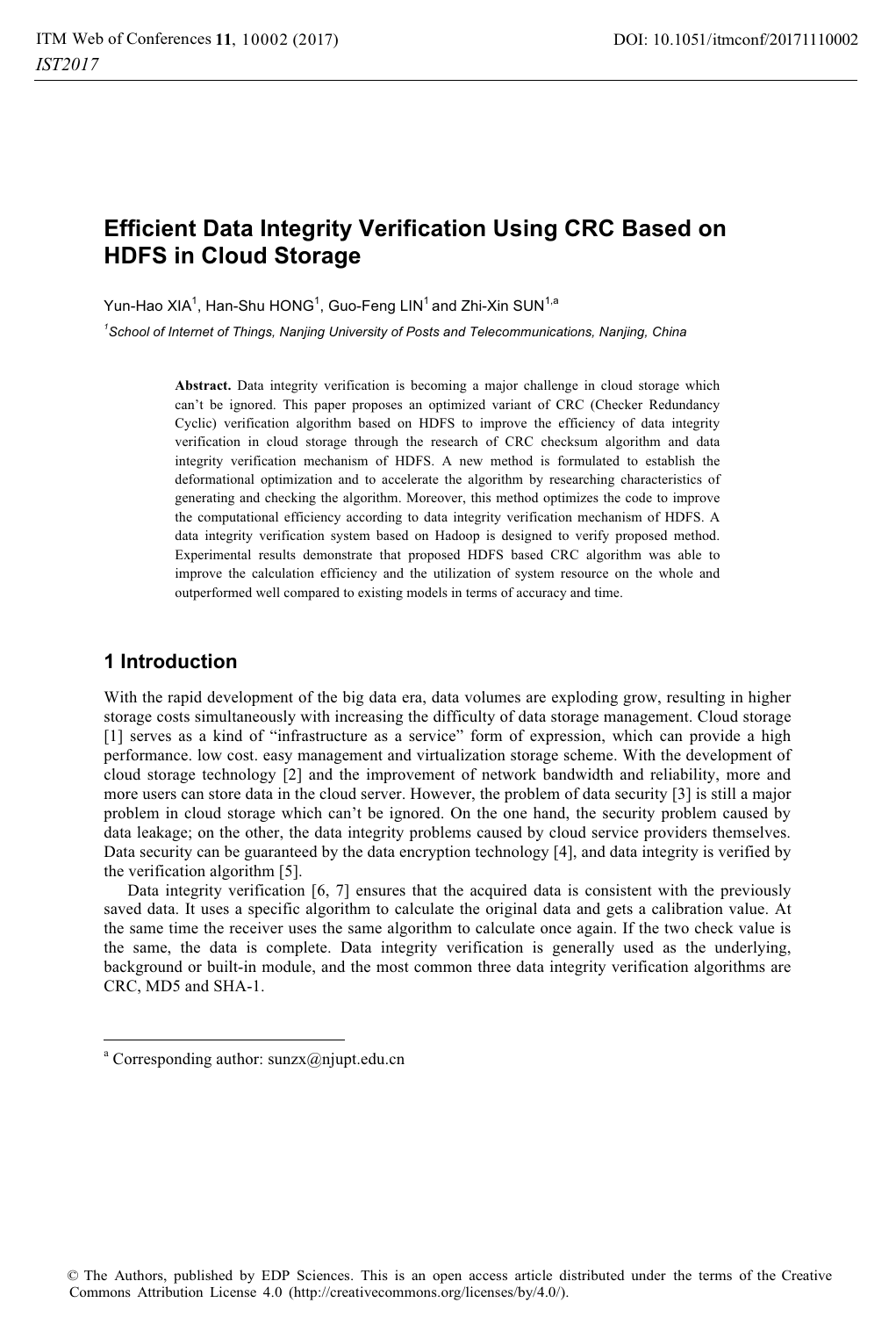At present, many companies have launched cloud storage platform and cloud services, most famous the Hadoop [8], which was greatly welcomed by the industry. Pig, ZooKeeper, HBase, Hive and HDFS [9] are derived from Hadoop. The distributed file system HDFS has its unique value and advantage, and it is the basis of system development of Yahoo, IBM and Amazon and other Large Firm system. In the distributed file system HDFS, DataNode of the file system stores the metadata for CRC verification, and the whole process of data verification ensures the integrity and security of the data in the transmission process. However, it also brings about a series of problems, such as frequent switching of JVM, system load imbalance, non-ideal speed of read and write, degradation of the performance of IO, et al, bringing great burden to data processing system.

This paper does some research in data integrity verification mechanism of HDFS, and puts forward optimization of CRC verification algorithm and verification method to improve the performance of the system. This paper proposes an optimized variant of CRC verification algorithm based on HDFS, as the underlying, background or built-in module in the cloud storage system. It avoids the loss of data caused by the potential damage by outsourcing if the enterprise or individual stores its own data into the cloud storage space of a cloud service provider. The second section of this paper will introduce the CRC-n algorithm in detail, and seek to improve the method, and analyze the operating mechanism of the distributed file system HDFS guaranteeing data integrity. The third section of this paper will exhaustively describe the optimization method based on the second section. In fourth section, effectiveness of the proposed optimization method is verified by the experimental test data of the prototype system, and the contents of the paper are summarized in the end.

### **2 Related works**

Currently, there are many algorithms for verifying data integrity [10-12] in the storage system. A class of methods based on the homomorphic techniques [13] which generate and store a check element for each data block to realize unlimited time verification. However, this kind of methods have a defect in the range of data coverage in the face of large data file verification, because the calculation is related with modular arithmetic in finite fields, and it need to consume a large amount of computing resources. The other is based on the hash algorithm to determine whether the data is complete, Using MD5 [14], SHA-1[15], CRC and other one-way hash function to generate hash value to verify the consistency of the two data objects. This kind of algorithm is characterized by small computational overhead, but it usually only supports once request for verification. HDFS of Hadoop has been involved in CRC32 and MD5.

CRC-n [16] (Checker Redundancy Cyclic) is one of the most common error check codes in the field of digital data communication, mainly using linear encoding theory. In data sending end, according to m bit binary code information sequence BCISm, produce n bit check code, that is, CRC code BCISn by a certain rule (verification algorithm rules). BCISn is attached to the information sequence BCISm, and finally send out a new (m+n) binary code information sequence BCISm+n. At data receiving end, according to the rules of the algorithm between the code BCISm and CRC code BCISn, verify the integrity of file to confirm if there is an error in the transmission process. Different constants correspond to different CRC algorithms, and when this constant is 32, that is the CRC32.

CRC-n generator polynomial is

|  |  | $(Mx^n + N) \mod G = 0$ |
|--|--|-------------------------|
|--|--|-------------------------|

| Information code  | Check code        |  |  |
|-------------------|-------------------|--|--|
| BCIS <sub>m</sub> | BCIS <sub>n</sub> |  |  |
|                   |                   |  |  |

The workcode  $BCIS_{m+n}$ 

**Figure 1.** The binary code information sequence.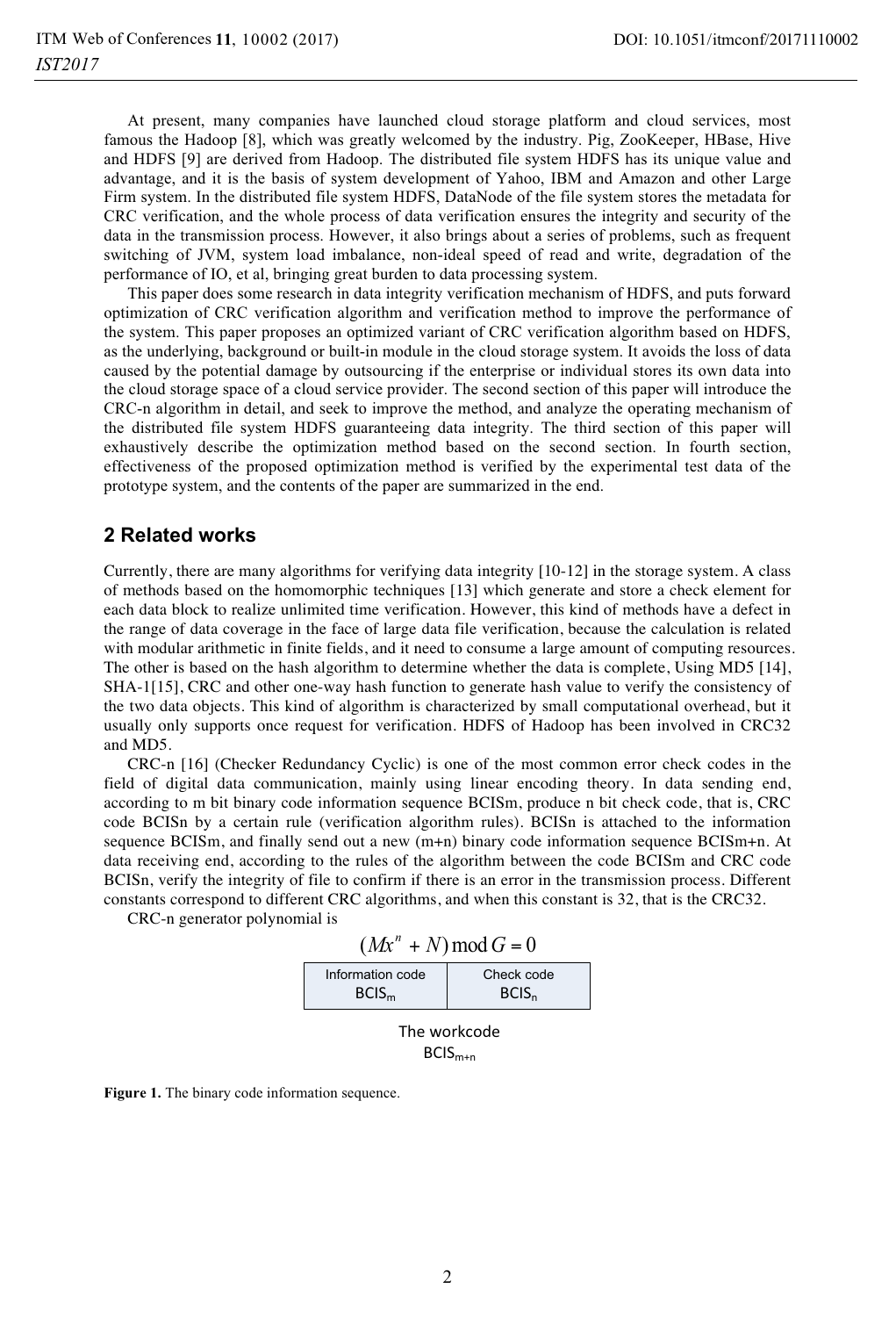In the application of big data and high performance computing, the traditional CRC generation and inspection methods are faced with several problems. One problem is speed and another is data width. The size of the incoming bit stream in the execution process is different. An arbitrary number of invalid bits in the bit stream are required to be processed by the CRC calculation. The rate of CRC algorithm can be improved by hardware. However, due to the limited experimental conditions, coupled with the features that the low cost of cloud computing server to extend, we want to improve the verification efficiency by finding a variant of the CRC algorithm which seeks a suitable CRC-n algorithm and changes the number of bits checked and the size of the register during CRC calculation.

Kounavis and Berry [17] made some improvements in CRC algorithm of data integrity verification in cloud storage system. They improved CRC32 algorithm by seeking one single-bit table, and applied it in data processing platform Hadoop. The improvement was suitable for the data environment in that time and it has achieved some success. However, with the explosive growth of data and complex diversity of data types, the improvement that check 8 bits (a table) every time has been unable to meet the business needs of the current big data environment. In addition, HDFS need to switch JVM frequently in the data verification. Through the results of the experiments, the time of switching JVM accounted for 5/6 of the entire check time, bringing huge computational cost for data verification. Therefore, we need to further optimize the verification algorithm in facing with increasingly high performance computing applications demand.

Jing [18] presented a better optimization in the aspect of the method of seeking tables using CRC algorithm, and to a certain extent, it improved the efficiency of the algorithm. In this research, data integrity verification also optimized and improved CRC32 algorithm and used the method of seeking single-bit table, but the number of table increased, so that data integrity verification could verify more bits each time, hence improving the rate of data integrity verification. With the improvement of the hardware, memory expansion and the increase of bandwidth, at the same time CRC64 has a wider range of applications than CRC32 because the n of CRC-n is bigger, the algorithm is more reliable, there is room for further improvement of CRC-n data integrity verification.

Based on above-mentioned condition, this paper researches on data integrity verification technology in big data environment based on the open source cloud computing platform Hadoop, focusing on the problems existing in the optimization of the way to call checksum algorithm and the number of verified bits each time. This paper proposes a distributed file system verification model, optimizing verification algorithm and the way to call verification algorithm based on HDFS, in order to achieve the purpose of improving the system performance. This scheme not only ensures the high reliability of digital data in big data era, but also does not give the user and cloud server too heavy burden, while the process of verifying can protect privacy of user's data.

## **3 Improved CRC algorithm for data integrity verification**

#### **3.1 Problem description**

Facing big data and high performance computing demand, there are a series of problems in data integrity verification in hadoop, such as frequent switching of JVM, system load imbalance, non-ideal speed of read and write, degradation of the performance of IO, et al,. For example, as shown in literature [13], nowadays in the HDFS, CRC32 verification algorithm was called by java.util.zip.CRC32 using Java Native Interface. Use the class java.util.zip to call the CRC32 function via the Java local interface (JNI). However, the efficiency of this method was low when it comes to calling the fine-grained file. If a file size is 100GB, the CRC32 value is only 800M, and does a CRC32 calculation each 512byte. During the process, it needs to switch the JVM frequently. The time of switching JVM will reach the entire verification time of 5/6. Thus, HDFS used the method of block storage strategy to improve the ability of system data backup and data fault tolerance, but also brought a huge computational cost.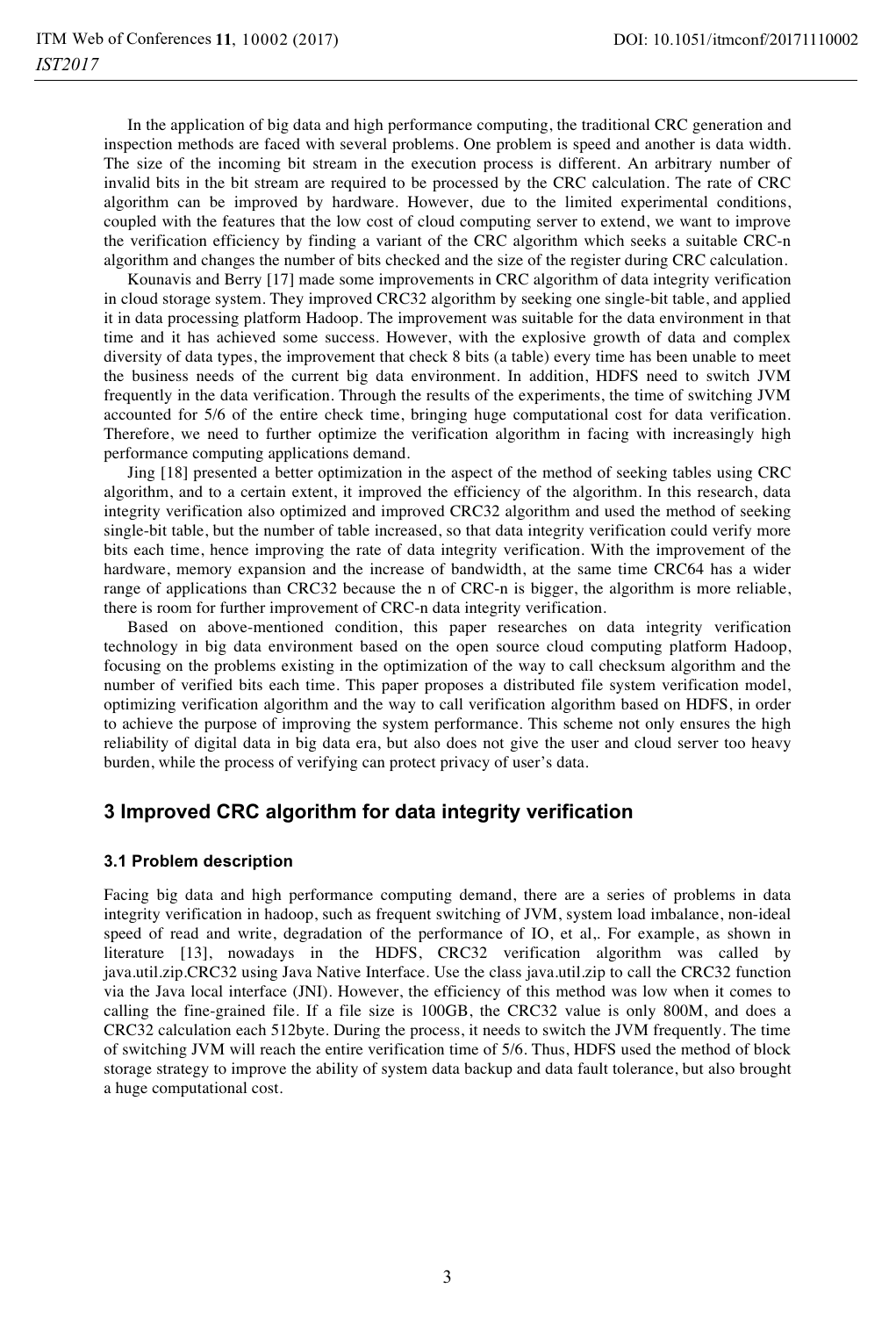#### **3.2 Improved CRC algorithm**

According to description in second section, this paper proposes a method of data integrity verification using CRC algorithm based on HDFS. In order to solve the problem of data integrity verification in current cloud storage, this paper researches system verification mechanism of hadoop, and makes efficiency optimization of the verification algorithm. Optimized method called CRC64\_16\_4 in the following paper can improve the verification efficiency of the distributed file system, raise system verification rate and ensure accuracy. The optimization in this paper is shown as follows: efficiency optimization variant of verification algorithm: choose more reliable CRC64 verification algorithm for reducing the impact of a collision and change the number of bits checked each time and the size of the register during CRC calculation; Optimize the code to solve a series of problems facing big data and high performance computing demand and improve the computational efficiency.

From the theoretical point of view, CRC could not complete reliably verify data integrity, because CRC polynomials are linear structures, and it is easy to reach CRC collisions by changing data. There is a more popular explanation, assuming a string with a CRC check code in the transmission, if a continuous error happens and when the number of error times reach a certain number, then almost certainly appear a collision(value is incorrect but the result of CRC is correct). However, with n of CRC-n increasing, the probability of collision will be significantly decreased. For example, CRC32 is more reliable than CRC16, and CRC64 is more reliable than CRC32.

Currently CRC32 verification algorithm used in Hadoop was calculated by checking tables. The number of tables was one and the method verified 8 bits each time by checking one table. However, this kind of method is not satisfied with computational requirements of big data nowadays. This paper will improve the verification efficiency by finding a variant of CRC algorithm which seeks a suitable CRC-n algorithm and changes the number of bits checked and the size of the register during CRC calculation. Put forward a new way to check tables: use CRC64 verification algorithm, check doublebite table, and provide four tables to check. Taking 16 as an incremental unit, 16 bit, 32 bit, 48 bit and 64 bit of verified data are calculated by XOR using CRC64 generating polynomial. Create (crc>>>16) ^T1, CRC (T4^T3^T2^T1). More bits of information field to be verified by checking fewer tables. The optimization accelerates the algorithm to guarantee and improve the verification rate. Considering the room which was used to store the tables, proposed method CRC64 16 4 would need more, but it has a very small impact on verification efficiency with storage devices nowadays, which could be seen in the following experiment. Calculation process of optimized variant of CRC-64 verification algorithm is shown in Figure 2.



**Figure 2.** Calculation process of optimized CRC64.

In order to improve the work efficiency of verification, the quality of code must be improved combining with verification mechanism of HDFS. Therefore, quality of CRC64\_16\_4 code proposed in this paper was optimized to enhance the performance. Comparing with CRC algorithm called by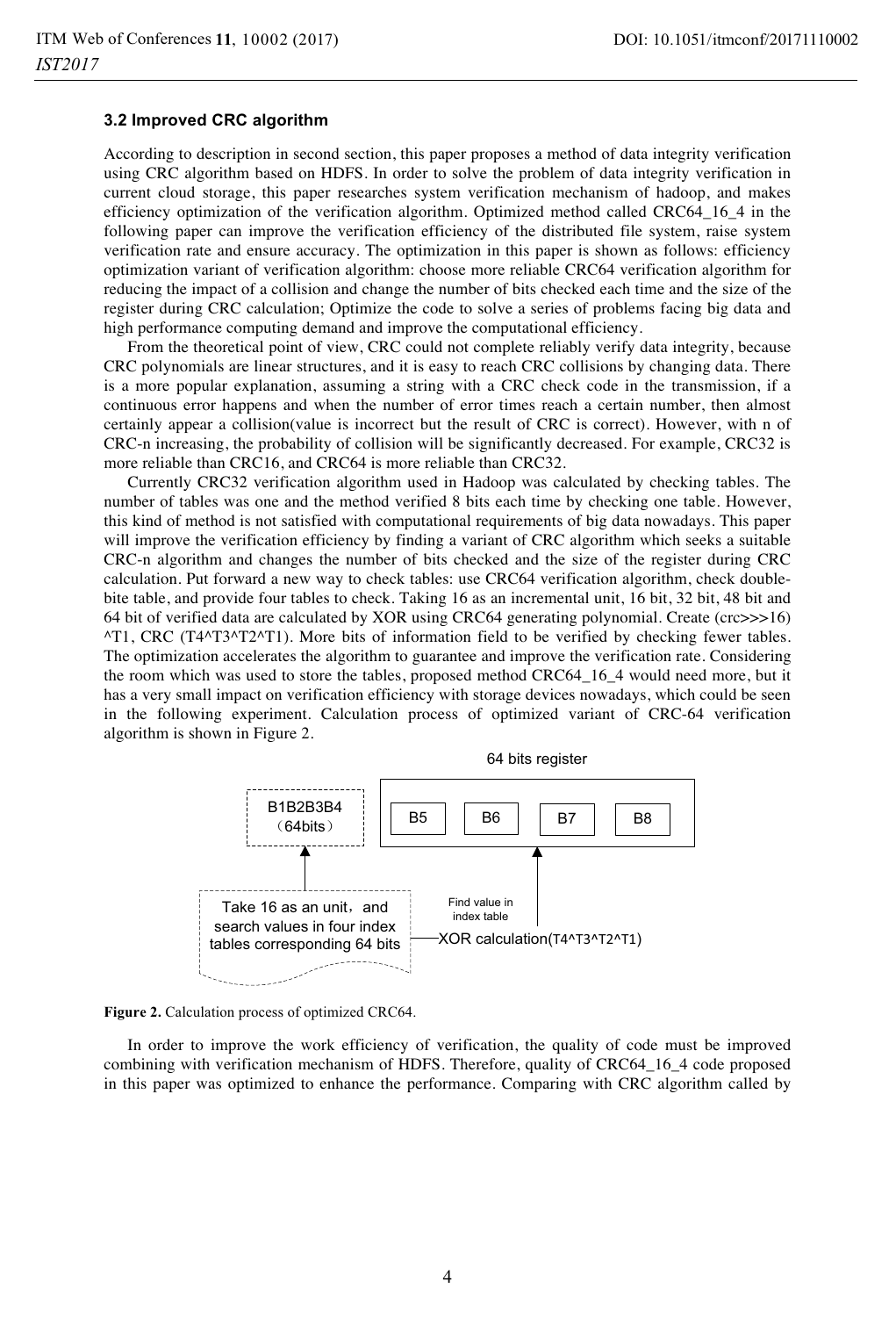Sun Native and other optimized methods, proposed method used improved Java could enhance system efficiency.

### **4 System implementation and performance test**

In our experiment, the data integrity verification system based on Hadoop was designed and realized. Hadoop version was 2.2.0, server configuration was apache-tomcat-7.0.42, operating system was CentOS-6.3-i386/Linux, Client was Chrome kernel browser, system architecture was B/S. The purpose of this system is to facilitate the user to manage cloud data and realize data integrity verification. The working process of system is shown in Figure 3.



**Figure 3.** System architecture.

Possible outcomes of the system are as Table 1 shows.

| Results        | Instructions            | System states                                                 |  |  |
|----------------|-------------------------|---------------------------------------------------------------|--|--|
| <b>Success</b> | File is complete        | Correct verification! Whether to download?                    |  |  |
|                | File is incomplete      | Verified file is incomplete! Please download carefully!       |  |  |
|                |                         | Wrong location: the first 512 bytes                           |  |  |
| Failure        | No CRC files to deserve | Could not find the corresponding CRC file on your server, and |  |  |
|                |                         | unable to identify the reliability of the file.               |  |  |
|                |                         | If you upload this file, please download and verify it.       |  |  |

The objects of experiment were SunNative CRC32 of HDFS in the 2.2.0 version of hadoop, CRC32\_8\_8 checking eight single-byte tables and optimized CRC64\_16\_4 checking four double-byte tables. Experiments used JDK1.7, 64 bit, 3.10GHz machines for testing.

Verification process of the system is shown in Figure 4.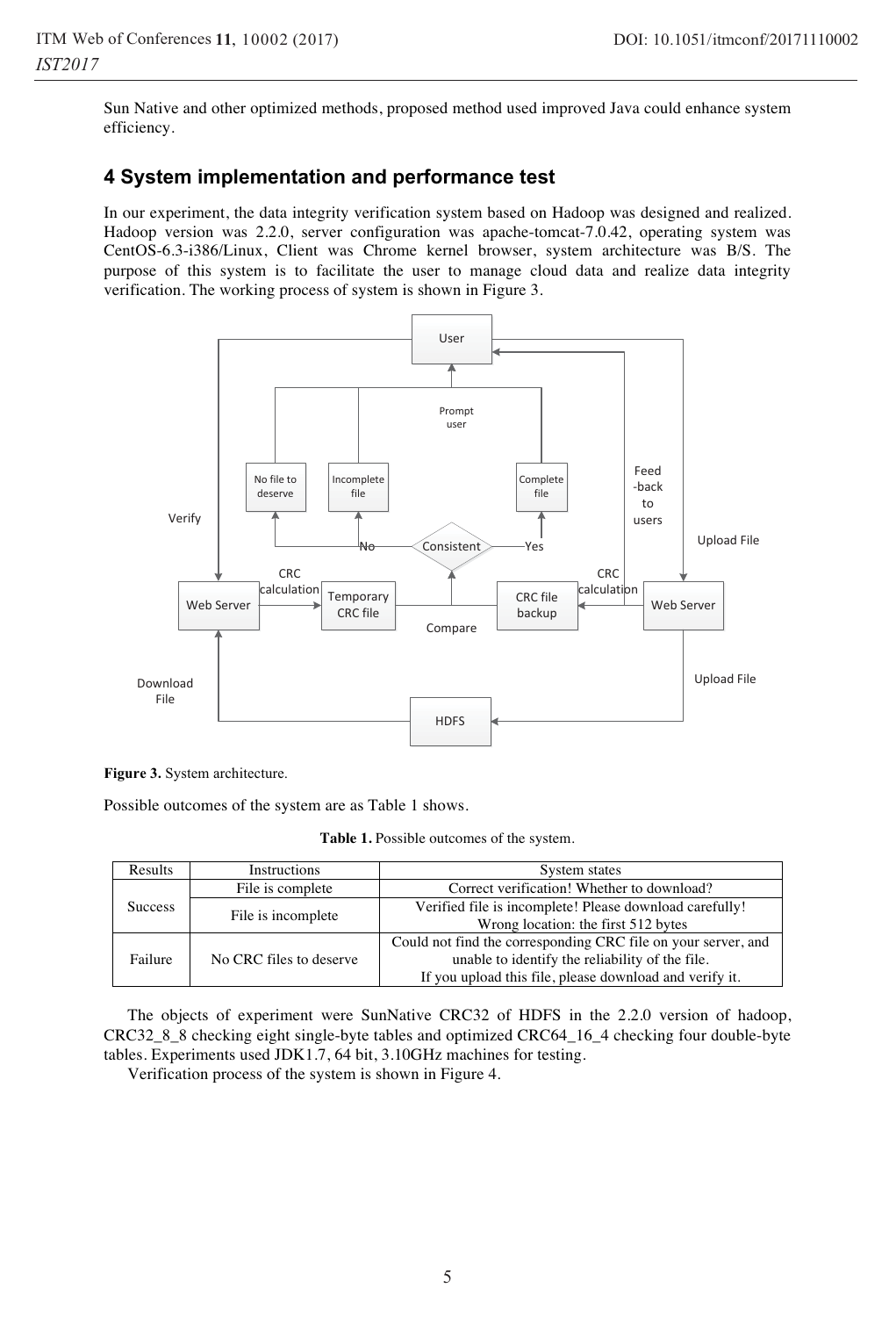

 $\overline{a}$ 

**Figure 4.** Verification process of the system.

In order to verify the correctness of the proposed method in this paper, choose a variety of different sizes of documents between 10M to 10G, and test them 2000 times in two cases that file error probability 1% and 0.5%. The results are shown in the following Table 2.

| Verification<br>scheme | File error<br>probability | Correct check<br>probability | Success to<br>report error | Error check<br>probability | Fail to report<br>error |
|------------------------|---------------------------|------------------------------|----------------------------|----------------------------|-------------------------|
| Native                 | $1\%$                     | 99.9%                        | 1998                       | $0.1\%$                    |                         |
| CRC32                  | $0.5\%$                   | 99.8%                        | 1996                       | $0.2\%$                    |                         |
| CRC32 8 8              | 1%                        | 99.95%                       | 1999                       | 0.05%                      |                         |
|                        | $0.5\%$                   | 99.8%                        | 1996                       | 0.2%                       |                         |
| CRC64 16 4             | 1%                        | 100%                         | 2000                       |                            |                         |
|                        | 0.5%                      | 99.95%                       | 1999                       | 0.05%                      |                         |

**Table 2.** Correctness of the proposed method.

According to different chunk sizes in theory, CRC64\_16\_4 was faster than SunNative CRC32 and CRC32\_8\_8 vary between 1.2 and 8 times. But in practice, it will be affected by the network bandwidth or hardware. The performance of SunNative CRC32, CRC32\_8\_8 and CRC64\_16\_4 was compared. Experiments used JDK1.7, 64 bit, 3.10GHz machines for testing. The experimental results are shown in Figure 5.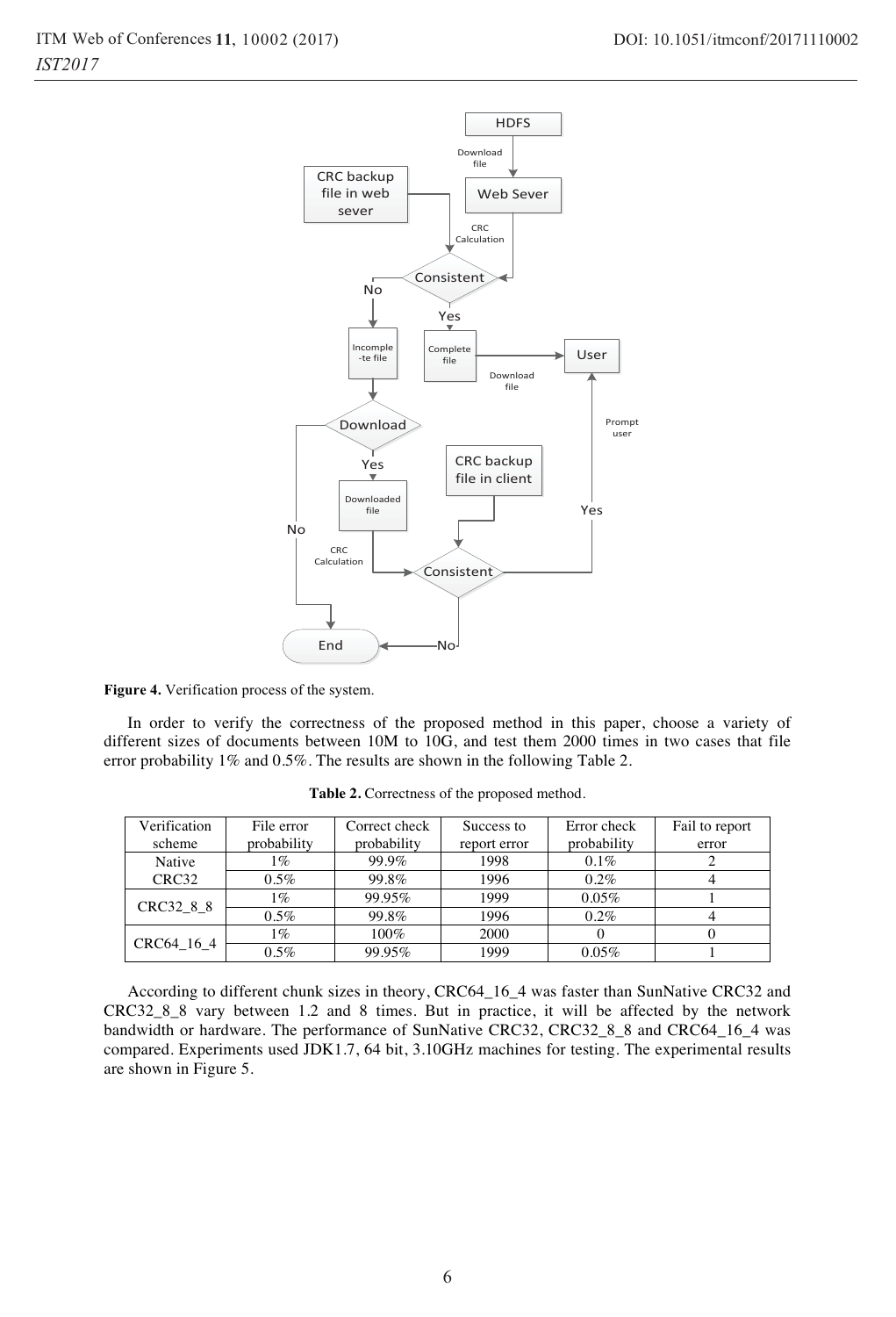



From the above, we can see that CRC64\_16\_4 has a significant effect on improving the throughput of the system. The difference between SunNative CRC32 and CRC64\_16\_4 was obvious, which means that SunNative wasted time in switching JVM and just verified 8 bits each time. The rate of CRC32\_8\_8 was limited because it verifies 64 bits each time but checking 8 tables, and there was room for improvement in the terms of the quality of code. CRC64\_16\_4 was optimized in two aspects, so that the experimental data show some advantages. But when chunksize reaches a certain number, the throughput will be affected by bandwidth, and it will not increase significantly.

The objects of our experiment were SunNative CRC32 of HDFS, CRC32\_8\_8 checking eight single-byte tables and optimized CRC64\_16\_4 checking four double-byte tables. Because the experimental data is greatly influenced by the hardware conditions, experimental data of proposed method fails to be compared directly with the experimental data in other literatures. But through the above experimental results, we can see the advantages of the proposed method in the theory and practical application.

## **Conclusion**

This paper established CRC64 deformational optimization to improve verification reliability and provided a new method for checking table to accelerate the speed of the algorithm via researching characteristics of traditional algorithm CRC. At the same time this paper improves the quality of code by researching the defects of verification mechanism in hadoop and combining the features of CRC algorithm, in order to enhance verification efficiency. Those optimizations could guarantee and improve the verification rate on the whole, and thus could achieve the goal of improving system utilization.

In this paper, the verification mechanism of the distributed file system HDFS is optimized, and the efficiency of resource utilization is improved. But the system was still not perfect, and the network bandwidth has a certain impact on the data transmission. Nowadays along with the massive amounts of data and data types of diversification, computing requirements of big data become increasingly high. Higher requirements for data storage and data integrity verification are also presented. Based on this research direction, the author will continue to research and improve the data integrity verification technology, in order to achieve more efficient, more secure purposes.